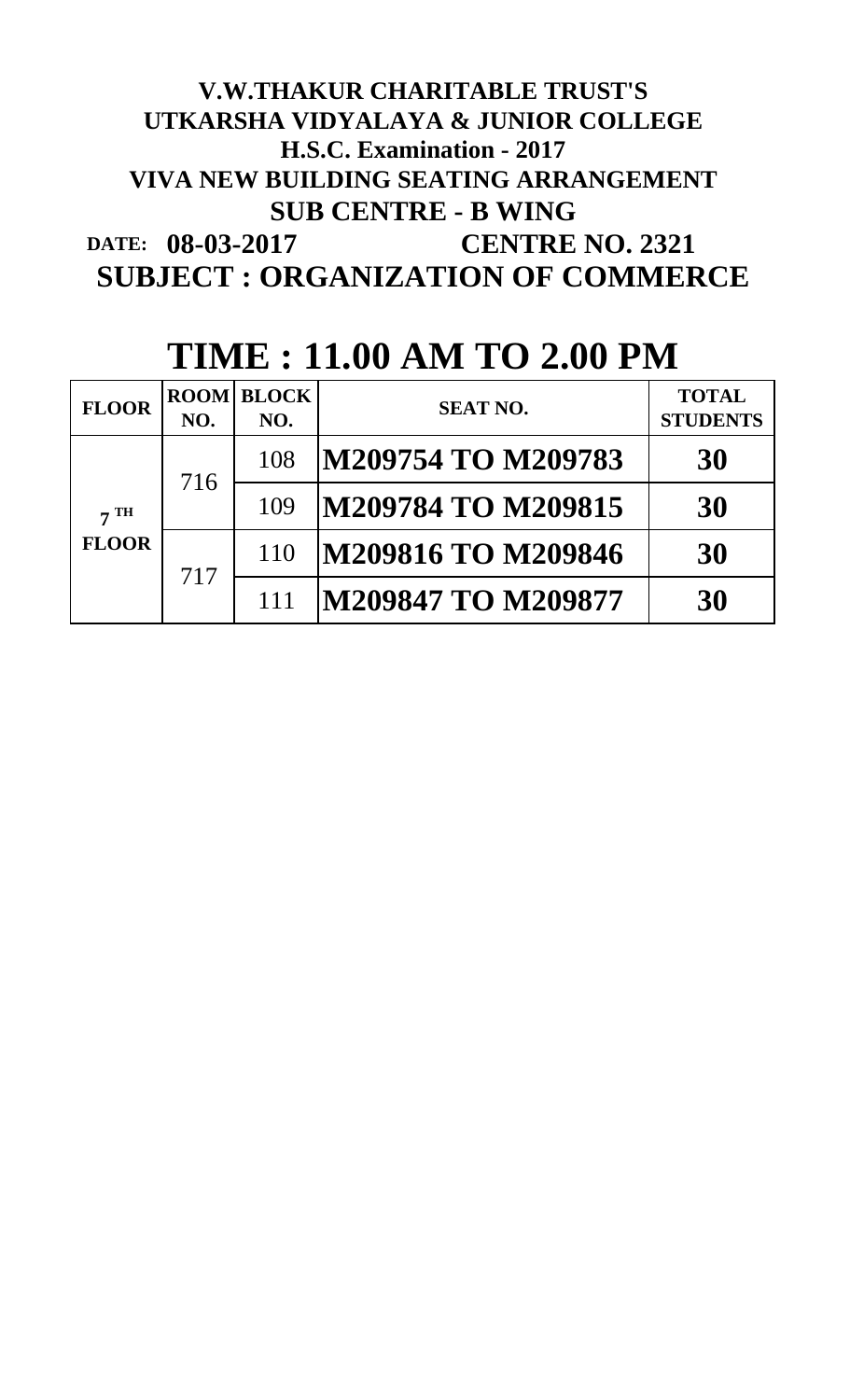# **V.W.THAKUR CHARITABLE TRUST'S UTKARSHA VIDYALAYA & JUNIOR COLLEGE H.S.C. Examination - 2017 VIVA NEW BUILDING SEATING ARRANGEMENT SUB CENTRE - B WING**

DATE: 08-03-2017

**08-03-2017 CENTRE NO. 2321**

**SUBJECT : ORGANIZATION OF COMMERCE**

| <b>FLOOR</b>      | <b>ROOM</b><br>NO. | <b>BLOCK</b><br>NO. | <b>SEAT NO.</b>           | <b>TOTAL</b><br><b>STUDENTS</b> |
|-------------------|--------------------|---------------------|---------------------------|---------------------------------|
|                   | 612                | 112                 | <b>M209879 TO M209908</b> | 30                              |
|                   |                    | 113                 | M209909 TO M209939        | 30                              |
|                   | 613                | 114                 | M209940 TO M209970        | 30                              |
|                   |                    | 115                 | M209971 TO M210001        | 30                              |
|                   | 616                | 116                 | M210002 TO M210031        | 30                              |
|                   |                    | 117                 | M210032 TO M210062        | 30                              |
|                   | 617                | 118                 | M210063 TO M210094        | 30                              |
|                   |                    | 119                 | M210095 TO M210124        | 30                              |
| $6$ <sup>TH</sup> | 620                | 120                 | M210125 TO M210154        | 30                              |
| <b>FLOOR</b>      |                    | 121                 | M210155 TO M210184        | 30                              |
|                   | 621                | 122                 | M210185 TO M210214        | 30                              |
|                   |                    | 123                 | M210215 TO M210245        | 30                              |
|                   | 625                | 124                 | M210246 TO M210275        | 30                              |
|                   |                    | 125                 | M210276 TO M210306        | 30                              |
|                   | 626                | 126                 | M210307 TO M210336        | 30                              |
|                   |                    | 127                 | M210337 TO M210367        | 30                              |
|                   |                    | 128                 | M210368 TO M210393        | 25                              |
|                   | 627                | 129                 | M210394 TO M210420        | 25                              |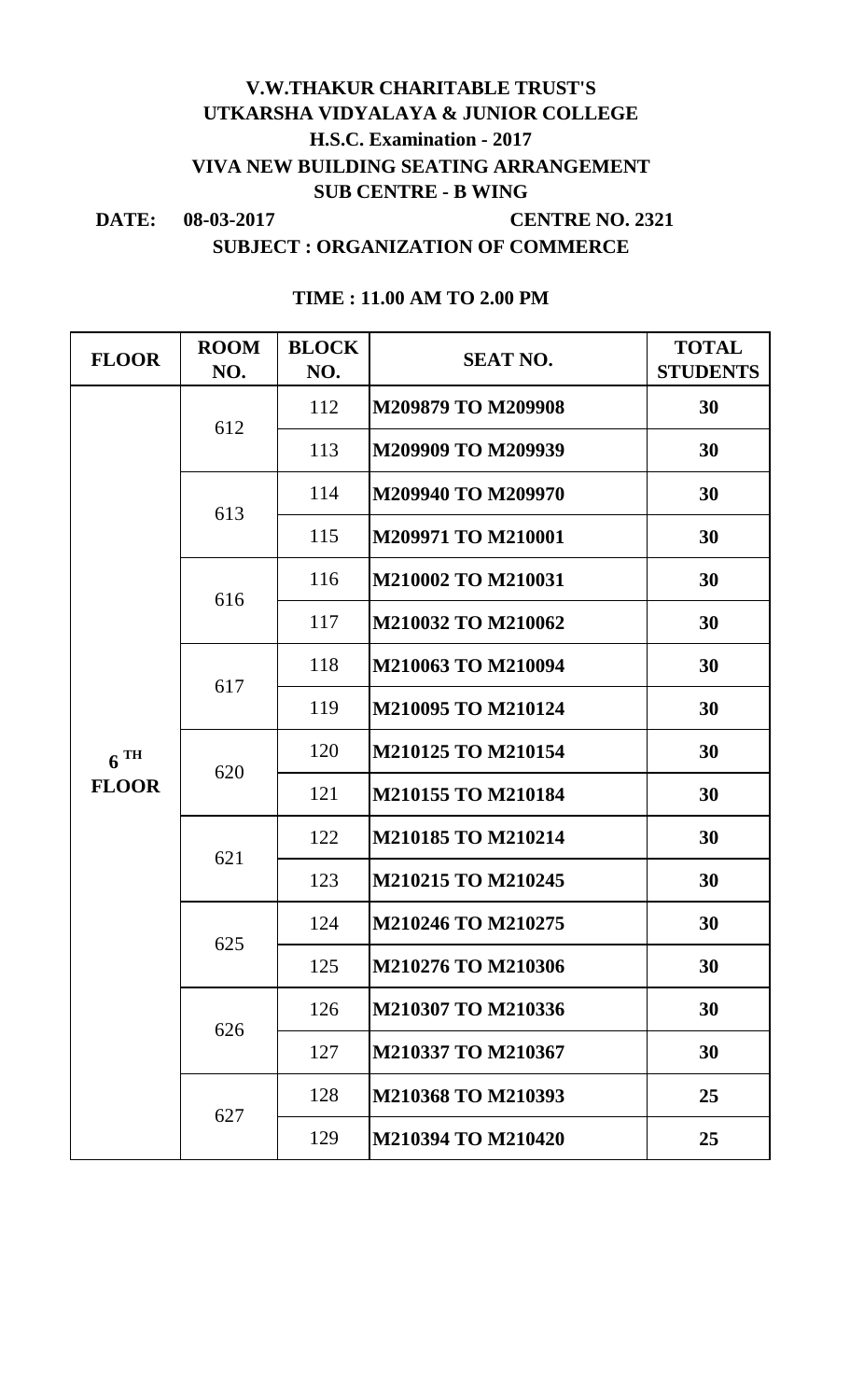## **H.S.C. Examination - 2017 V.W.THAKUR CHARITABLE TRUST'S UTKARSHA VIDYALAYA & JUNIOR COLLEGE VIVA NEW BUILDING SEATING ARRANGEMENT SUB CENTRE - B WING**

**DATE: 08-03-2017**

#### **CENTRE NO. 2321**

#### **SUBJECT : ORGANIZATION OF COMMERCE**

| <b>FLOOR</b> | <b>ROOM</b><br>NO. | <b>BLOCK</b><br>NO. | <b>SEAT NO.</b>    | <b>TOTAL</b><br><b>STUDENTS</b> |
|--------------|--------------------|---------------------|--------------------|---------------------------------|
|              | 517                | 130                 | M210422 TO M210453 | 30                              |
|              |                    | 131                 | M210454 TO M210484 | 30                              |
|              | 518                | 132                 | M210485 TO M210515 | 30                              |
|              |                    | 133                 | M210516 TO M210549 | 30                              |
|              | 520                | 134                 | M210550 TO M210580 | 30                              |
|              |                    | 135                 | M210581 TO M210610 | 30                              |
|              |                    | 136                 | M210611 TO M210640 | 30                              |
|              | 521                | 137                 | M210641 TO M210672 | 30                              |
|              | 522                | 138                 | M210673 TO M210703 | 30                              |
|              |                    | 139                 | M210704 TO M210736 | 30                              |
|              | 523                | 140                 | M210737 TO M210767 | 30                              |
| 5 TH FLOOR   |                    | 141                 | M210768 TO M210798 | 30                              |
|              | 524                | 142                 | M210799 TO M210824 | 25                              |
|              |                    | 143                 | M210825 TO M210849 | 25                              |
|              | 525                | 144                 | M210850 TO M210879 | 30                              |
|              |                    | 145                 | M210880 TO M210909 | 30                              |
|              | 527                | 146                 | M210910 TO M210942 | 30                              |
|              |                    | 147                 | M210943 TO M210973 | 30                              |
|              | 528                | 148                 | M210974 TO M211004 | 30                              |
|              |                    | 149                 | M211005 TO M211035 | 30                              |
|              | 531                | 150                 | M211036 TO M211060 | 25                              |
|              |                    | 151                 | M211061 TO M211087 | 25                              |
|              | 532                | 152                 | M211088 TO M211116 | 25                              |
|              |                    | 153                 | M211117 TO M211141 | 25                              |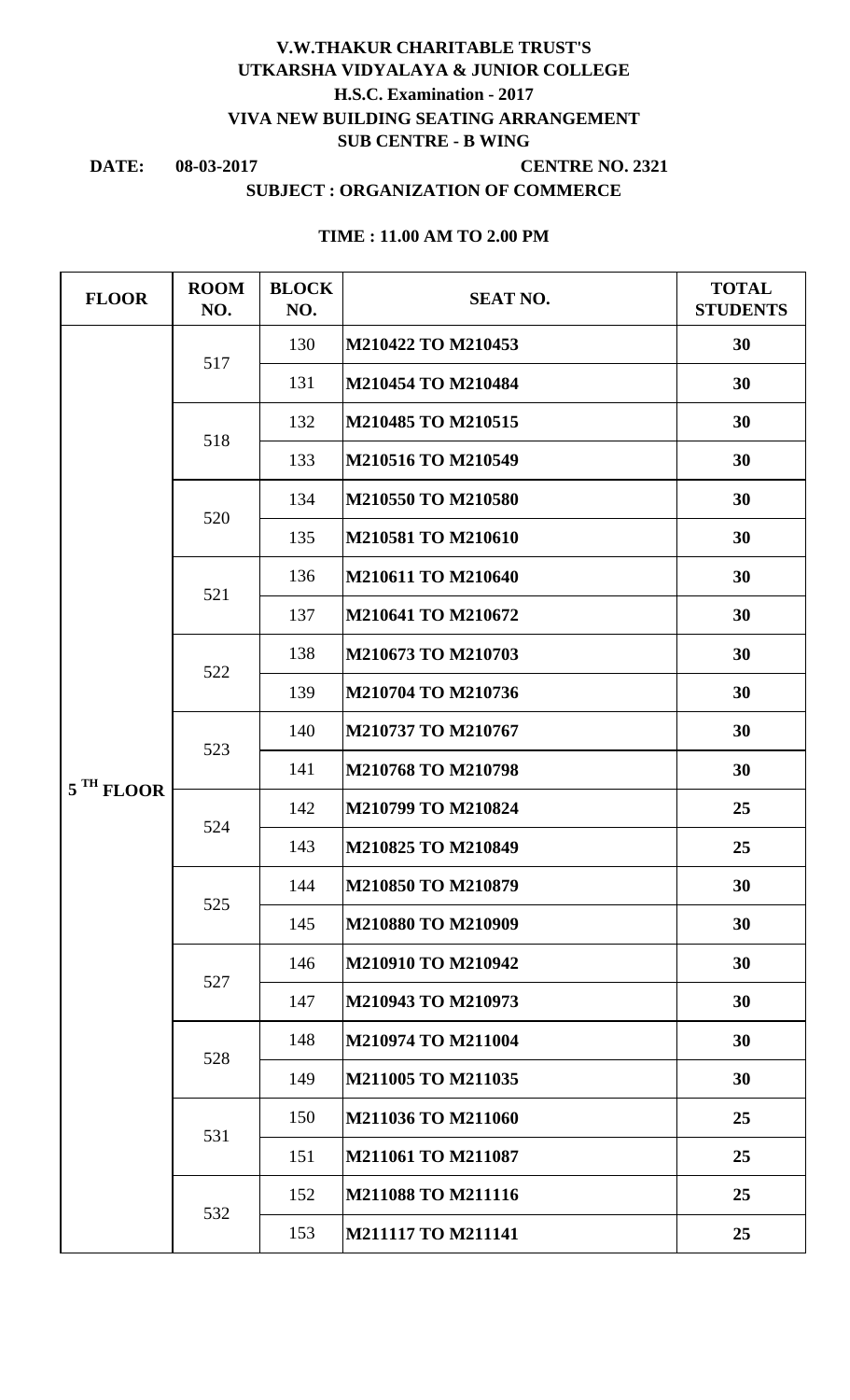# **V.W.THAKUR CHARITABLE TRUST'S UTKARSHA VIDYALAYA & JUNIOR COLLEGE VIVA NEW BUILDING SEATING ARRANGEMENT SUB CENTRE - B WING H.S.C. Examination - 2017**

**DATE:**

#### **08-03-2017 CENTRE NO. 2321**

# **SUBJECT : ORGANIZATION OF COMMERCE**

| <b>FLOOR</b> | <b>ROOM</b><br>NO. | <b>BLOCK</b><br>NO. | <b>SEAT NO.</b>    | <b>TOTAL</b><br><b>STUDENTS</b> |
|--------------|--------------------|---------------------|--------------------|---------------------------------|
|              | 416                | 154                 | M211142 TO M211167 | 25                              |
|              | 417                | 155                 | M211168 TO M211199 | 30                              |
|              |                    | 156                 | M211200 TO M211229 | 30                              |
|              | 418                | 157                 | M211230 TO M211259 | 30                              |
|              |                    | 158                 | M211260 TO M211290 | 30                              |
|              | 419                | 159                 | M211291 TO M211316 | 25                              |
|              | 420                | 160                 | M211317 TO M211347 | 30                              |
|              |                    | 161                 | M211348 TO M211377 | 30                              |
|              | 421                | 162                 | M211378 TO M211408 | 30                              |
|              |                    | 163                 | M211409 TO M211438 | 30                              |
|              | 422                | 164                 | M211439 TO M211469 | 30                              |
|              |                    | 165                 | M211470 TO M211501 | 30                              |
|              | 423                | 166                 | M211502 TO M211533 | 30                              |
| 4 TH FLOOR   |                    | 167                 | M211534 TO M211565 | 30                              |
|              | 424                | 168                 | M211566 TO M211590 | 25                              |
|              |                    | 169                 | M211591 TO M211616 | 25                              |
|              | 425                | 170                 | M211617 TO M211647 | 30                              |
|              |                    | 171                 | M211648 TO M211677 | 30                              |
|              | 426                | 172                 | M211678 TO M211703 | 25                              |
|              | 427                | 173                 | M211704 TO M211733 | 30                              |
|              |                    | 174                 | M211734 TO M211763 | 30                              |
|              | 428                | 175                 | M211764 TO M211793 | 30                              |
|              |                    | 176                 | M211794 TO M211823 | 30                              |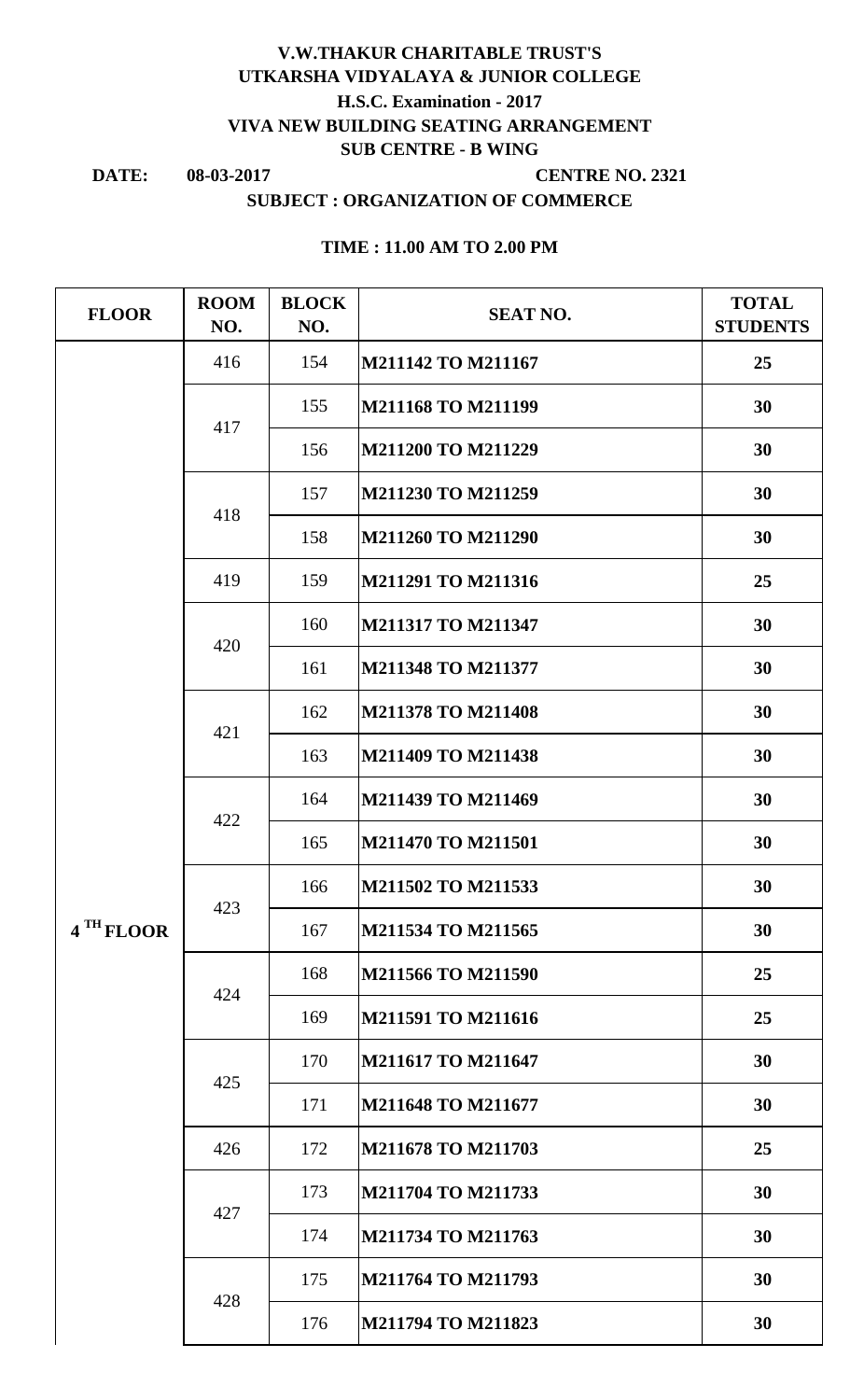|  | 429 | 177 | M211824 TO M211848 | 25 |
|--|-----|-----|--------------------|----|
|  |     | 178 | M211849 TO M211874 | 25 |
|  | 430 | 179 | M211875 TO M211899 | 25 |
|  |     | 180 | M211900 TO M211925 | 25 |